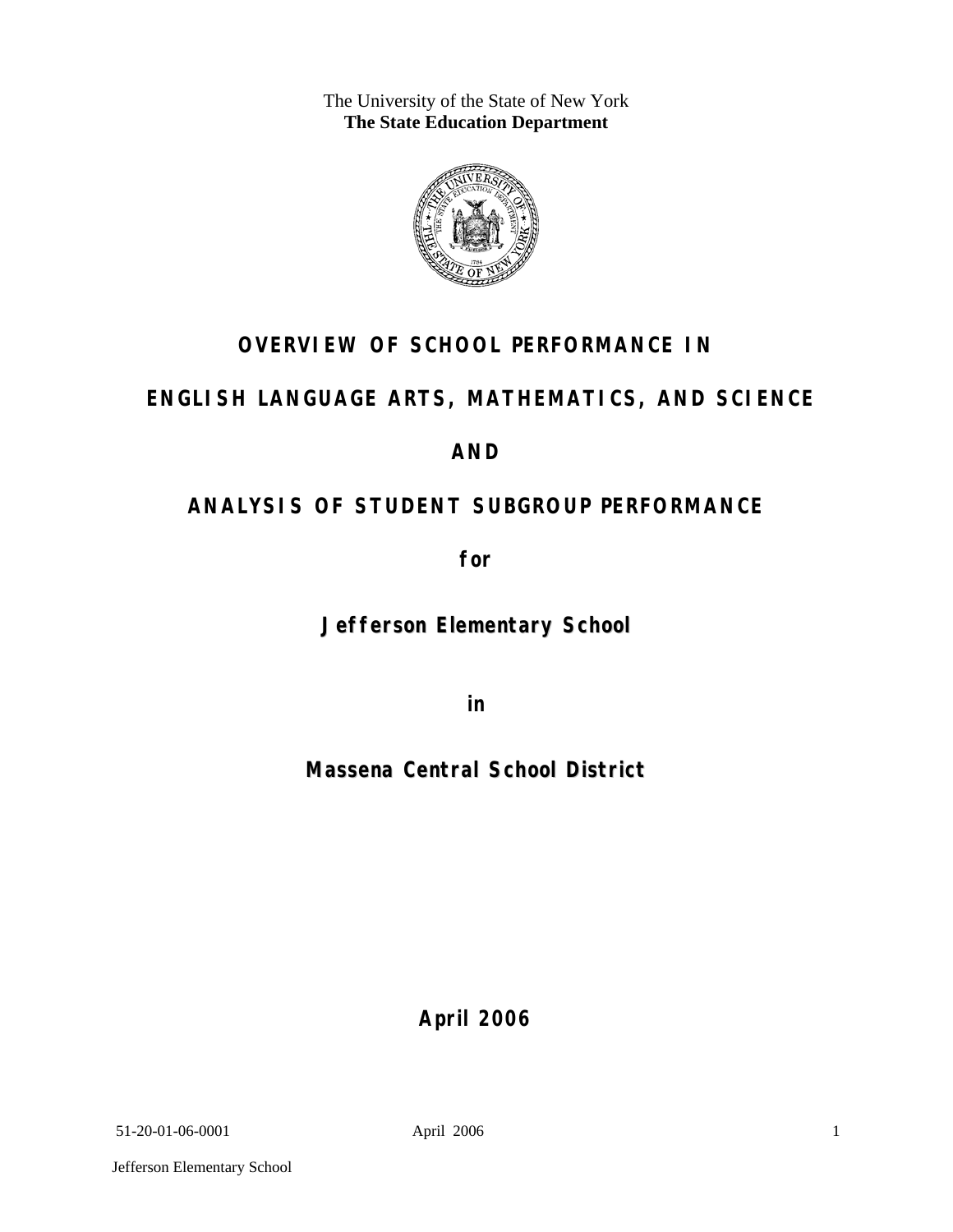#### **THE UNIVERSITY OF THE STATE OF NEW YORK**

#### **Regents of The University**

| Hollis                |
|-----------------------|
| New Rochelle          |
|                       |
| <b>North Syracuse</b> |
| New York              |
|                       |
| Buffalo               |
| Hartsdale             |
| Albany                |
| <b>Bronx</b>          |
| <b>Binghamton</b>     |
| Rochester             |
| New York              |
| <b>Brooklyn</b>       |
| <b>Great Neck</b>     |

#### **President of The University and Commissioner of Education**

RICHARD P. MILLS

**Interim Deputy Commissioner for Elementary, Middle, Secondary and Continuing Education**  JEAN STEVENS

#### **Assistant Commissioner for Standards, Assessment and Reporting**  DAVID M. ABRAMS

#### **Coordinator, Information and Reporting Services**

MARTHA P. MUSSER

The State Education Department does not discriminate on the basis of age, color, religion, creed, disability, marital status, veteran status, national origin, race, gender, genetic predisposition or carrier status, or sexual orientation in its educational programs, services and activities. Portions of this publication can be made available in a variety of formats, including braille, large print or audio tape, upon request. Inquiries concerning this policy of nondiscrimination should be directed to the Department's Office for Diversity, Ethics, and Access, Room 530, Education Building, Albany, NY 12234. **Requests for additional copies of this publication may be made by contacting the Publications Sales Desk, Room 309, Education Building, Albany, NY 12234.** 

Please address all correspondence about this report that is not related to data corrections to:

*School Report Card Coordinator Information and Reporting Services Team New York State Education Department Room 863 EBA 89 Washington Avenue Albany, NY 12234*  E-mail: *RPTCARD@mail.nysed.gov*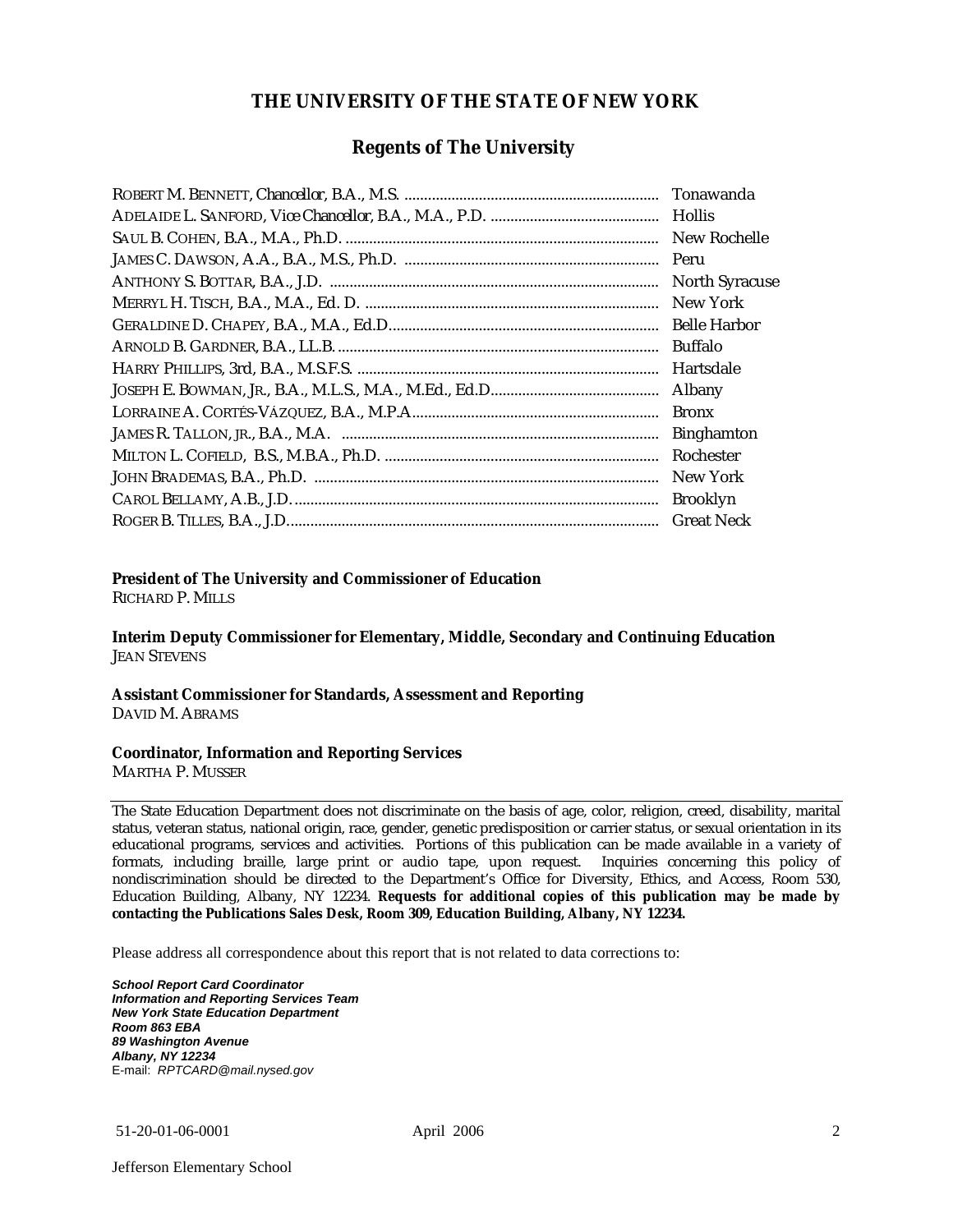The *New York State School Report Card* is an important part of the Board of Regents effort to raise learning standards for all students. It provides information to the public on student performance and other measures of school and district performance. Knowledge gained from the school report card on a school's strengths and weaknesses can be used to improve instruction and services to students.

The *New York State School Report Card* consists of three parts: the *Overview of School Performance in English Language Arts, Mathematics, and Science and Analysis of Student Subgroup Performance,* the *Comprehensive Information Report,* and the *Accountability Status Report*. The *Overview and Analysis* presents performance data on measures required by the federal No Child Left Behind Act: English, mathematics, science, and graduation rate. Performance data on other State assessments can be found in the *Comprehensive Information Report*. The *Accountability Status Report* provides information as to whether a school is making adequate progress toward enabling all students to achieve proficiency in English and mathematics.

State assessments are designed to help ensure that all students reach high learning standards. They show whether students are getting the foundation knowledge they need to succeed at the elementary, middle, and commencement levels and beyond. The State requires that students who are not making appropriate progress toward the standards receive academic intervention services.

In the *Overview*, performance on the elementary- and middle-level assessments in English language arts, mathematics, and science is reported in terms of mean scores and the percentage of students scoring at each of the four levels. These levels indicate performance on the standards from seriously deficient to advanced proficiency. Regents examination scores are reported in four score ranges. Scores of 65 to 100 are passing; scores of 55 to 64 earn credit toward a local diploma (with the approval of the local board of education). Though each elementary- and middle-level assessment is administered to students in a specific grade, secondary-level assessments are taken by students when they complete the coursework for the core curriculum. Therefore, the performance of students at the secondary level is measured for a student cohort rather than a group of students at a particular grade level. Students are grouped in cohorts according to the year in which they first entered grade 9.

The assessment data in the *Overview and Analysis* are for all tested students in the school, including general-education students and students with disabilities. In the *Overview*, each school's performance is compared with that of schools similar in grade level, district resources, and student needs as indicated by income and limited English proficiency (LEP) status. Each district's performance is compared with that of all public schools statewide. In the *Analysis*, performance is disaggregated by race/ethnicity, disability status, gender, LEP status, income level, and migrant status.

Explanations of terms referred to or symbols used in this part of the school report card may be found in the glossary on the last page. Further information on the school report card may be found in the guide, *Understanding Your School Report Card: April 2006*, available on the Information and Reporting Services Web site at www.emsc.nysed.gov/irts.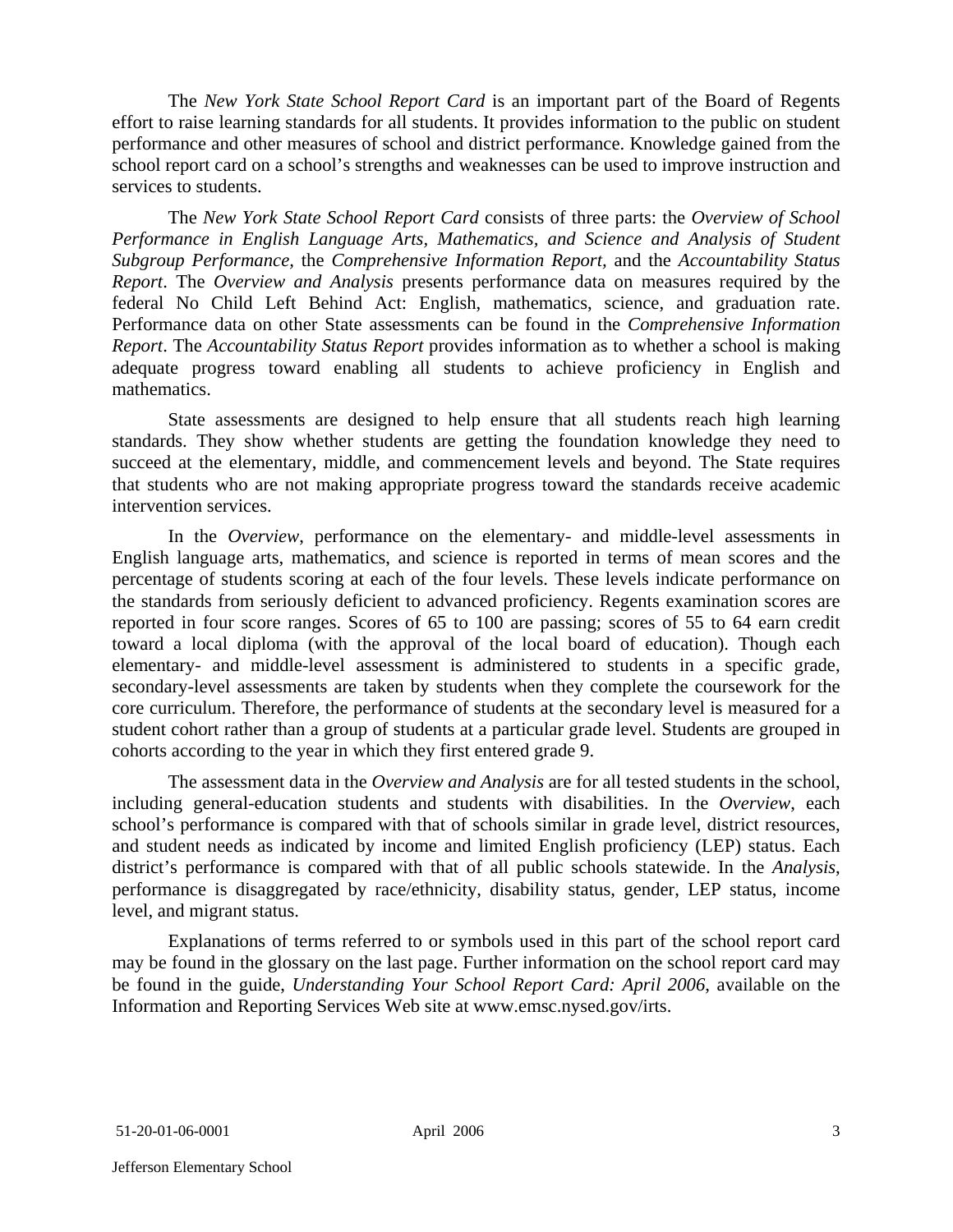# **Overview of School Performance in English Language Arts, Mathematics, and Science**

## **School Profile**

| Principal:<br>Duane Richards |             | (315)764-3730<br>Phone:   |
|------------------------------|-------------|---------------------------|
| Organization                 | Grade Range | <b>Student Enrollment</b> |
| 2004-05                      | $K-6$       | 450                       |

| 2003–04 School District-wide Total Expenditure per Pupil | \$11,596 |
|----------------------------------------------------------|----------|
|----------------------------------------------------------|----------|

## **2004–05 Core Classes Taught by Highly Qualified Teachers\***

| <b>Total Number of</b><br><b>Core Classes</b> | <b>Percent Taught</b><br>by Highly<br>Qualified |
|-----------------------------------------------|-------------------------------------------------|
|                                               | <b>Teachers</b>                                 |
| 44                                            | 100%                                            |

\*To meet the federal definition of "highly qualified," public school teachers of core academic subjects must have at least a bachelor's degree and be State certified for and demonstrate subject matter competency in the core academic subject(s) they teach.

#### **2004–05 Teachers with No Valid Teaching Certificate\***

| <b>Total Number of</b><br><b>Teachers</b> | <b>Percent with No</b><br><b>Valid Teaching</b><br><b>Certificate</b> |
|-------------------------------------------|-----------------------------------------------------------------------|
| 33                                        | 0%                                                                    |
| $\mathbf{A}$<br>$\cdots$                  |                                                                       |

\*Includes teachers with a modified temporary license.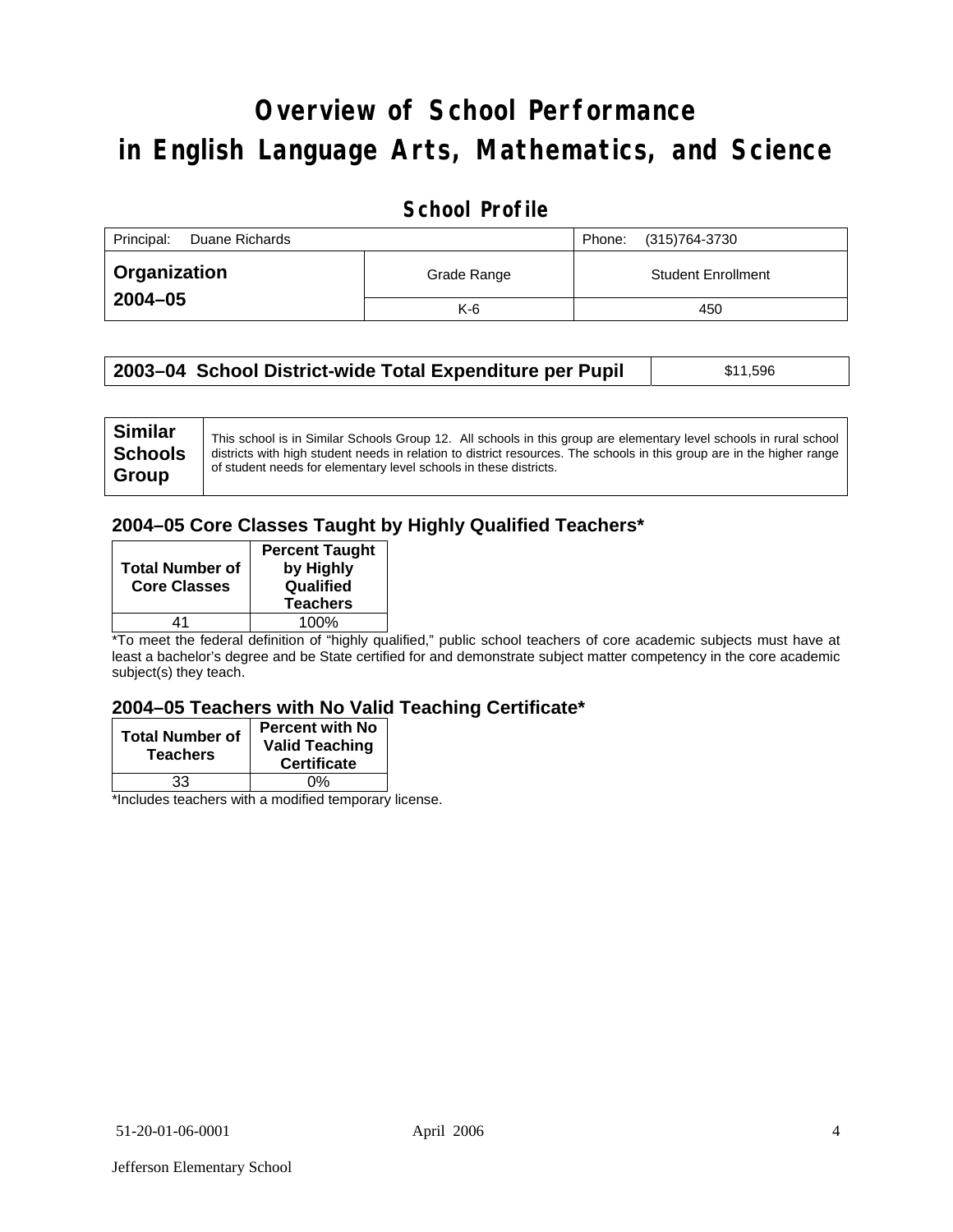English Language Arts



Percentages less than 0.51 will appear as zero because of rounding.

|                                             |                    |                    | <b>Counts of Students</b> |                    |                     |                   |
|---------------------------------------------|--------------------|--------------------|---------------------------|--------------------|---------------------|-------------------|
| <b>Performance at</b><br><b>This School</b> | Level 1<br>455-602 | Level 2<br>603-644 | Level 3<br>645-691        | Level 4<br>692-800 | <b>Total Tested</b> | <b>Mean Score</b> |
| Feb 2003                                    |                    | 19                 | 32                        | 12                 | 67                  | 657               |
| <b>Feb 2004</b>                             |                    | 34                 | 35                        |                    | 78                  | 645               |
| Feb 2005                                    |                    | 19                 | 27                        |                    | 58                  | 648               |

| Elementary-Level English Language Arts Levels — Listening, Reading, and Writing Standards |                                                                                                               |  |
|-------------------------------------------------------------------------------------------|---------------------------------------------------------------------------------------------------------------|--|
| Level 4                                                                                   | These students <b>exceed the standards</b> and are moving toward high performance on the Regents examination. |  |
| Level 3                                                                                   | These students meet the standards and, with continued steady growth, should pass the Regents examination.     |  |
| Level 2                                                                                   | These students need extra help to meet the standards and pass the Regents examination.                        |  |
| Level 1                                                                                   | These students have serious academic deficiencies.                                                            |  |

**Performance of Limited English Proficient Students Taking the New York State English as a Second Language Achievement Test (NYSESLAT) as the Measure of English Language Arts Achievement**

| Grade 4 | ∟evel ′ | Level 2 | Levels 3 & 4 | <b>Total Tested</b> |
|---------|---------|---------|--------------|---------------------|
| 2005    |         |         |              |                     |

### **Performance of Students with Severe Disabilities on the New York State Alternate Assessment (NYSAA) in English**

| <b>Elementary Level</b> | AA–Level | AA-Level 2 | AA-Level 3 | AA-Level 4 | <b>Total Tested</b> |
|-------------------------|----------|------------|------------|------------|---------------------|
| 2004-05                 |          |            |            |            |                     |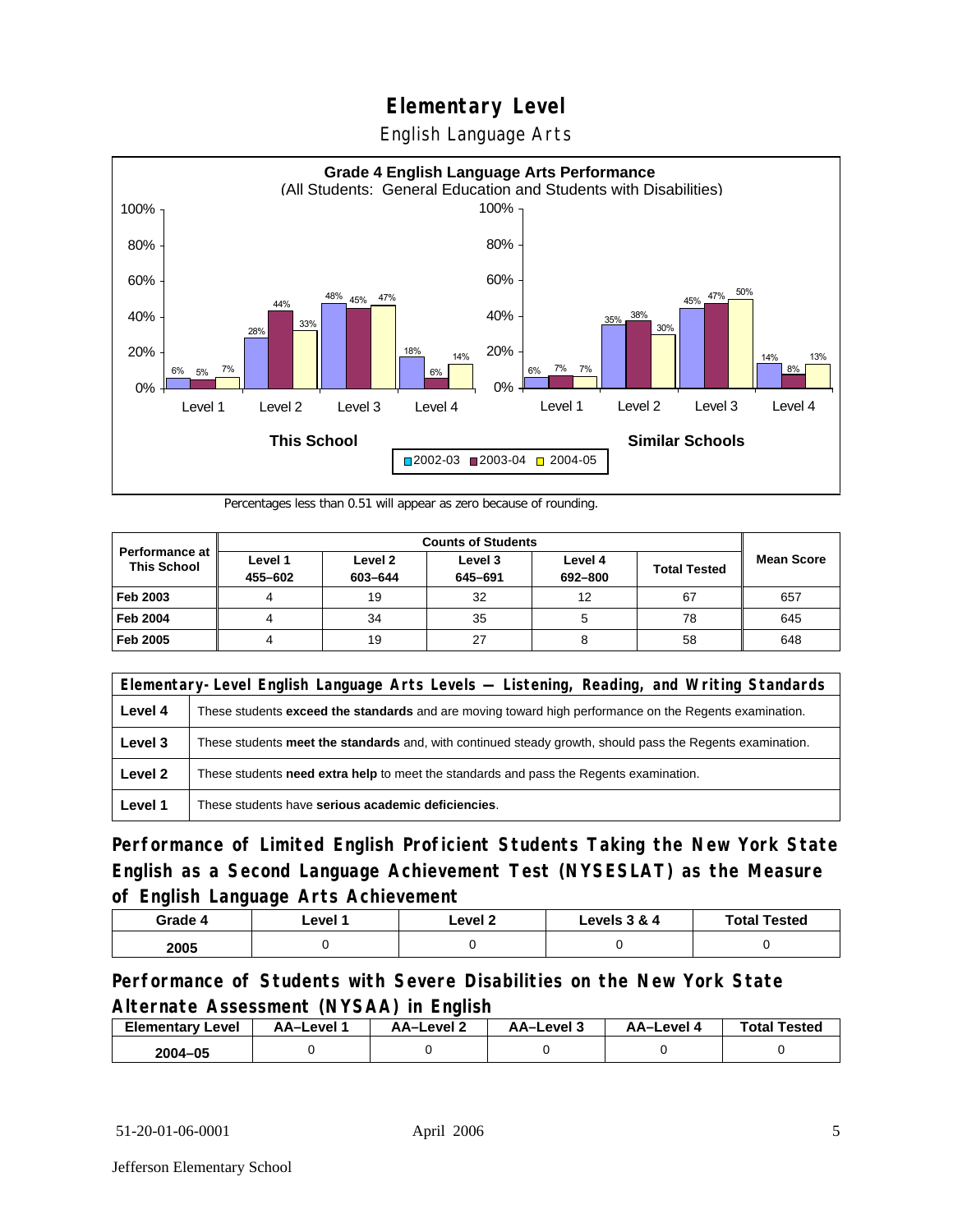## Mathematics



Percentages less than 0.51 will appear as zero because of rounding.

|                                             |                    |                    | <b>Counts of Students</b> |                    |                     |                   |
|---------------------------------------------|--------------------|--------------------|---------------------------|--------------------|---------------------|-------------------|
| <b>Performance at</b><br><b>This School</b> | Level 1<br>448-601 | Level 2<br>602-636 | Level 3<br>637-677        | Level 4<br>678-810 | <b>Total Tested</b> | <b>Mean Score</b> |
| May 2003                                    |                    |                    | 40                        | 16                 | 69                  | 659               |
| May 2004                                    |                    |                    | 56                        | 12                 |                     | 657               |
| May 2005                                    |                    |                    | 29                        | 19                 | 57                  | 668               |

|         | Elementary-Level Mathematics Levels -                                                                         |  |  |
|---------|---------------------------------------------------------------------------------------------------------------|--|--|
|         | Knowledge, Reasoning, and Problem-Solving Standards                                                           |  |  |
| Level 4 | These students <b>exceed the standards</b> and are moving toward high performance on the Regents examination. |  |  |
| Level 3 | These students meet the standards and, with continued steady growth, should pass the Regents examination.     |  |  |
| Level 2 | These students <b>need extra help</b> to meet the standards and pass the Regents examination.                 |  |  |
| Level 1 | These students have serious academic deficiencies.                                                            |  |  |

## **Performance of Students with Severe Disabilities on the New York State Alternate Assessment (NYSAA) in Mathematics**

| Elementary<br>Level | AA–Level | – AA–Level ∠ | د AA–Level | AA-Level · | <b>Total Tested</b> |
|---------------------|----------|--------------|------------|------------|---------------------|
| 2004-05             |          |              |            |            |                     |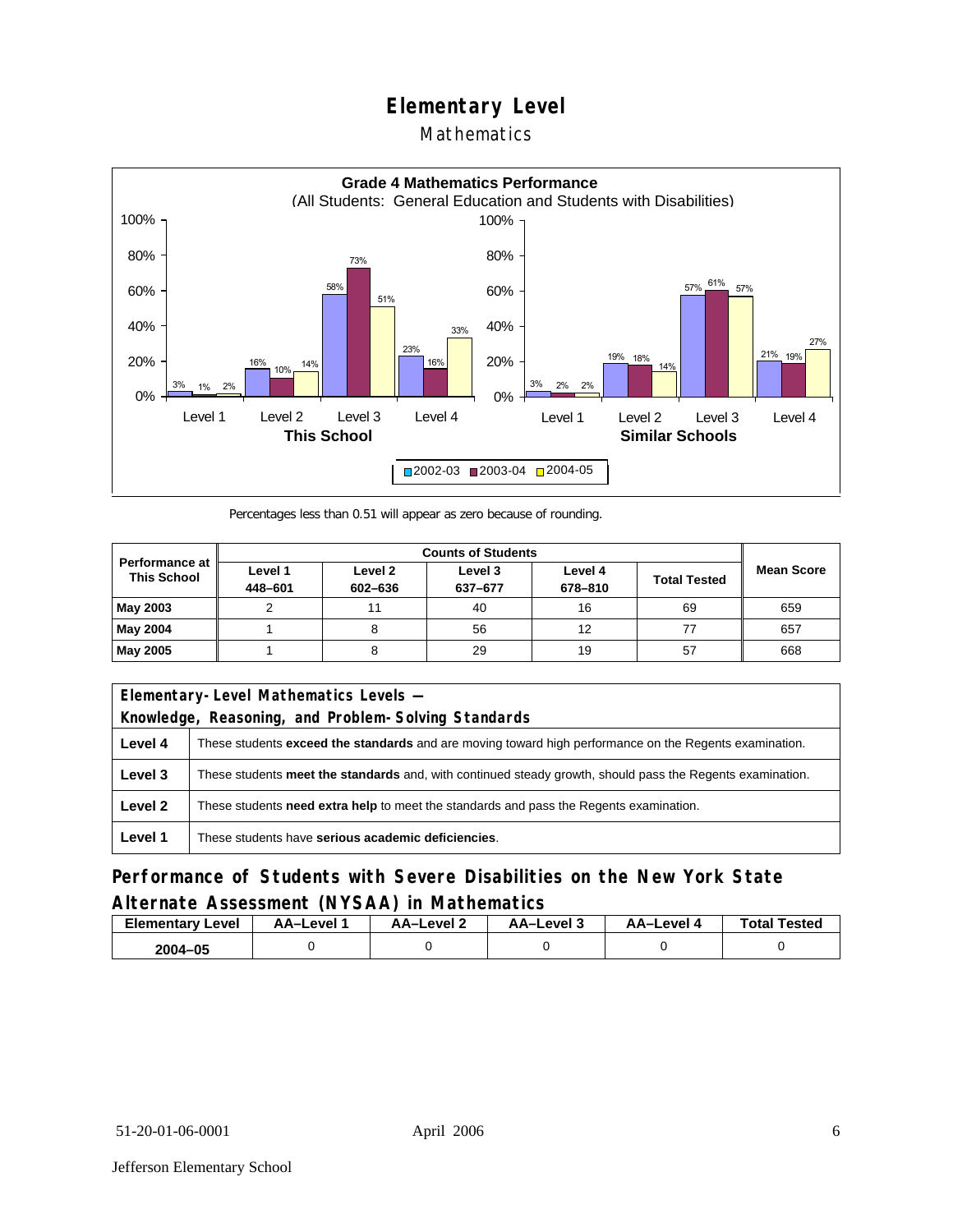Science\*



Percentages less than 0.51 will appear as zero because of rounding.

| <b>Performance at</b><br><b>This School</b> |                     |                      |                      |                   |                     |                   |
|---------------------------------------------|---------------------|----------------------|----------------------|-------------------|---------------------|-------------------|
|                                             | Level 1<br>$0 - 44$ | Level 2<br>$45 - 64$ | Level 3<br>$65 - 84$ | Level 4<br>85-100 | <b>Total Tested</b> | <b>Mean Score</b> |
| <b>May 2004</b>                             |                     |                      | 43                   | 26                |                     | 79                |
| <b>May 2005</b>                             |                     |                      | 23                   | 28                | 57                  | 81                |

| Elementary-Level Science Levels -<br>Knowledge, Reasoning, and Problem-Solving Standards |                                                                                                               |  |  |  |  |  |  |
|------------------------------------------------------------------------------------------|---------------------------------------------------------------------------------------------------------------|--|--|--|--|--|--|
| Level 4                                                                                  | These students <b>exceed the standards</b> and are moving toward high performance on the Regents examination. |  |  |  |  |  |  |
| Level 3                                                                                  | These students meet the standards and, with continued steady growth, should pass the Regents examination.     |  |  |  |  |  |  |
| Level 2                                                                                  | These students <b>need extra help</b> to meet the standards and pass the Regents examination.                 |  |  |  |  |  |  |
| Level 1                                                                                  | These students have serious academic deficiencies.                                                            |  |  |  |  |  |  |

### **Performance of Students with Severe Disabilities on the New York State Alternate Assessment (NYSAA) in Science**

| <b>Elementary Level</b> | AA-Level | <b>AA-Level 2</b> | AA-Level 3 | AA-Level 4 | <b>Total Tested</b> |
|-------------------------|----------|-------------------|------------|------------|---------------------|
| 2004-05                 |          |                   |            |            |                     |

\*Only two years of data are shown because a new assessment in elementary-level science was administered for the first time in 2003–04.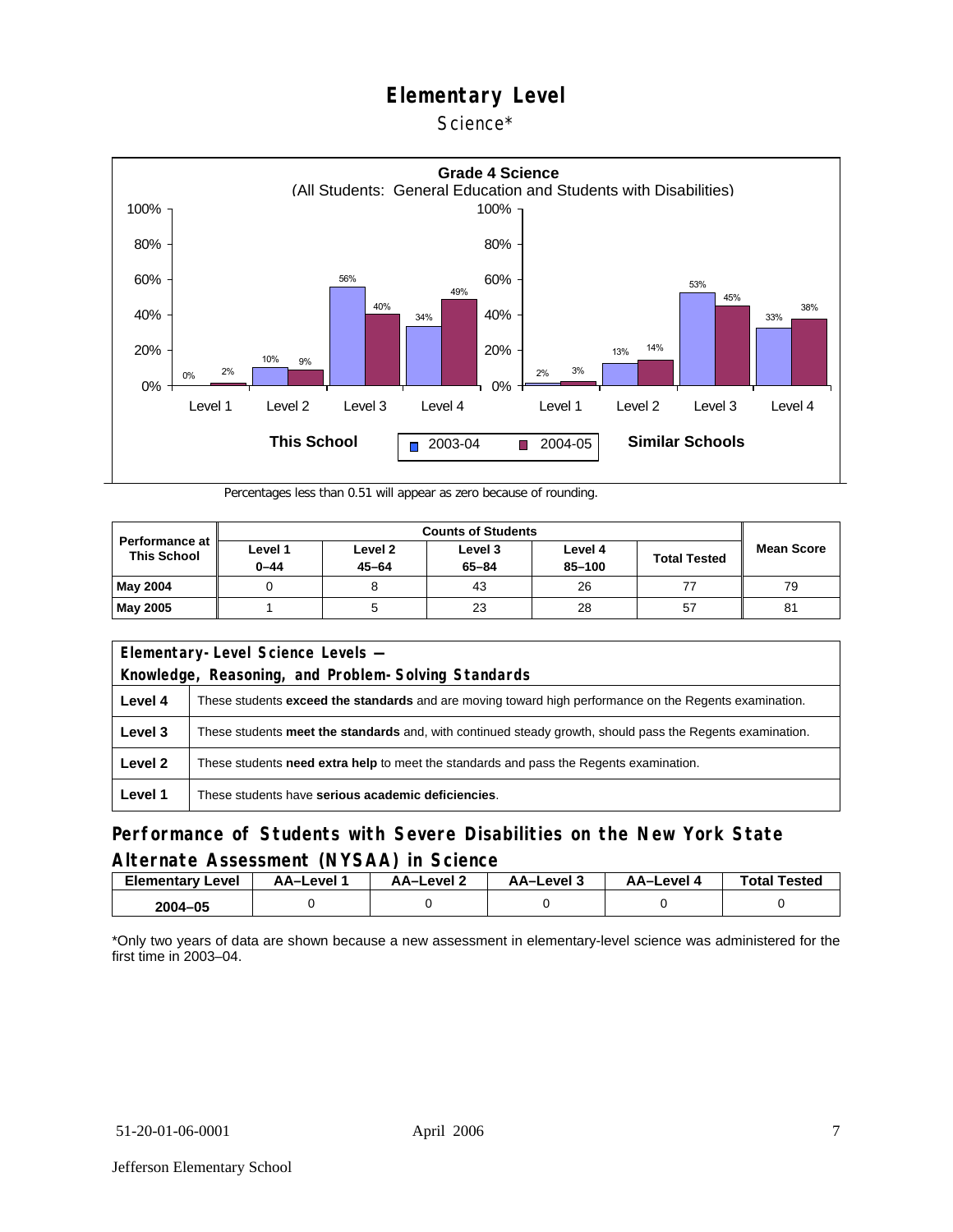# **Analysis of Student Subgroup Performance**

Historically, on State assessments the average performance of Black, Hispanic, and Native American students has been lower than that of White and Asian students. Similarly, students from lowincome families have not performed as well as those from higher income families. A high priority of the Board of Regents is to eliminate these gaps in student performance. In addition, Title I of the federal Elementary and Secondary Education Act includes explicit requirements "to ensure that students served by Title I are given the same opportunity to achieve to high standards and are held to the same high expectations as all students in each State."

This section of the school report card provides performance data for two years by racial/ethnic group, disability status, gender, English proficiency status, income level, and migrant status. The purpose of the student subgroup analyses is to determine if students who perform below the standards in any school tend to fall into particular groups, such as minority students, limited English proficient students, or economically disadvantaged students. If these analyses provide evidence that students in one of the groups achieve at a lower level than other students, the school and community should examine the reasons for this lower performance and make necessary changes in curriculum, instruction, and student support services to remedy these performance gaps. If your school did not report data for the 2004–05 school year for a subject and grade, a table showing data for subgroups in that subject and grade will not be included in the *Analysis*.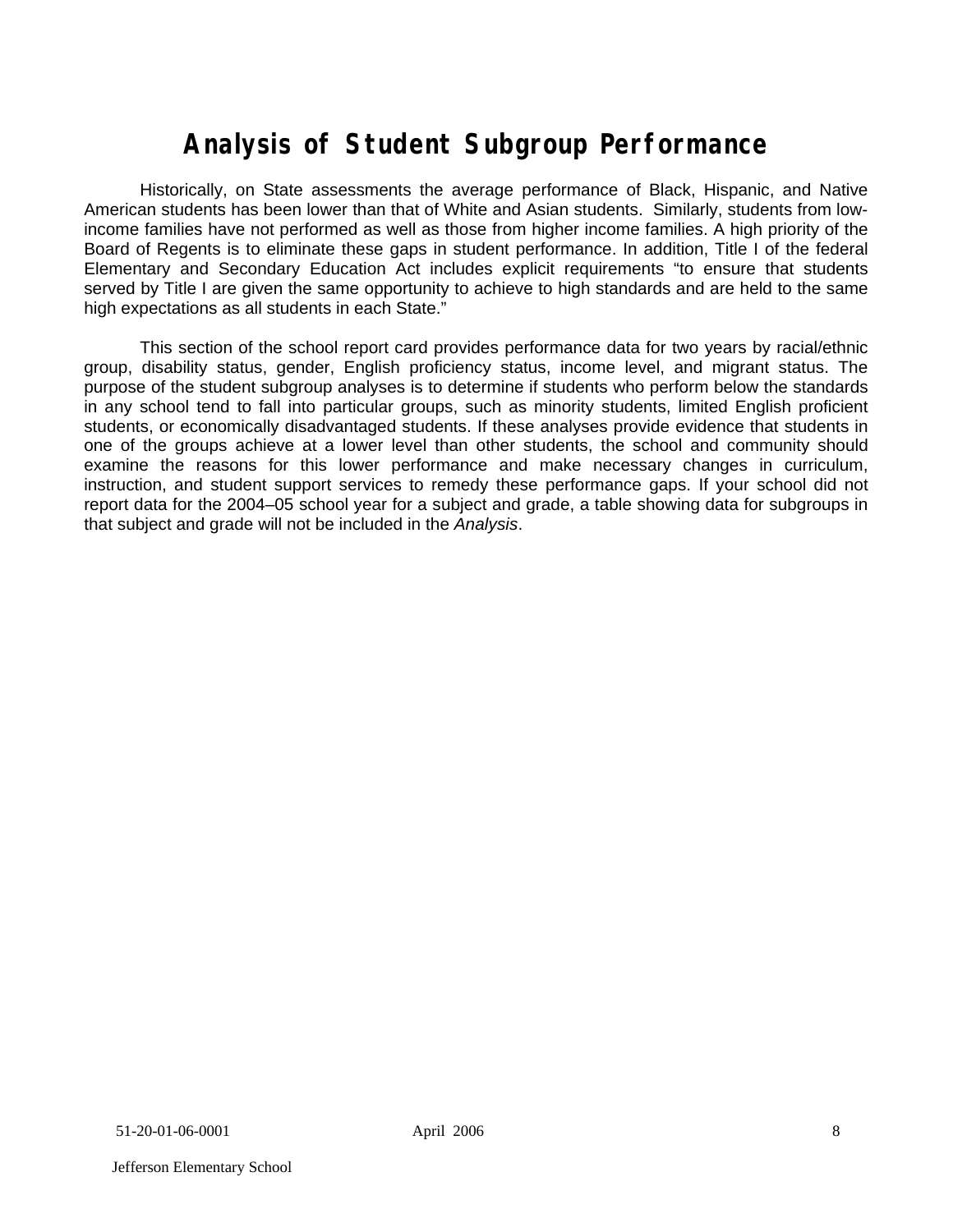## English Language Arts

|                                              |                                                                                   |         | ັ<br>2003-04 |              | 2004-05                                                           |             |             |             |
|----------------------------------------------|-----------------------------------------------------------------------------------|---------|--------------|--------------|-------------------------------------------------------------------|-------------|-------------|-------------|
| <b>Student Subgroup</b>                      | <b>Percentages of Tested</b><br><b>Total</b><br><b>Students Scoring at Levels</b> |         |              | <b>Total</b> | <b>Percentages of Tested</b><br><b>Students Scoring at Levels</b> |             |             |             |
|                                              | <b>Tested</b>                                                                     | $2 - 4$ | $3 - 4$      | 4            | <b>Tested</b>                                                     | $2 - 4$     | $3 - 4$     | 4           |
| <b>Results by Race/Ethnicity</b>             |                                                                                   |         |              |              |                                                                   |             |             |             |
| American Indian/Alaskan Native               | 18                                                                                | s       | $\mathbf s$  | s            | 15                                                                | $\mathbf s$ | $\mathbf s$ | s           |
| <b>Black</b>                                 | $\mathbf{1}$                                                                      | s       | s            | s            | 1                                                                 | s           | s           | $\mathbf s$ |
| Hispanic                                     | $\mathbf 0$                                                                       | 0%      | 0%           | 0%           | 0                                                                 | 0%          | 0%          | 0%          |
| Asian or Pacific Islander                    | $\mathbf 0$                                                                       | 0%      | 0%           | 0%           | 2                                                                 | s           | s           | s           |
| White                                        | 59                                                                                | 98%     | 54%          | 8%           | 40                                                                | 95%         | 58%         | 15%         |
| Total                                        | 78                                                                                | 95%     | 51%          | 6%           | 58                                                                | 93%         | 60%         | 14%         |
| Small Group Totals (s)                       | 19                                                                                | 84%     | 42%          | 0%           | 18                                                                | 89%         | 67%         | 11%         |
| <b>Results by Disability Status</b>          |                                                                                   |         |              |              |                                                                   |             |             |             |
| General-education students                   | 64                                                                                | 100%    | 61%          | 8%           | 51                                                                | 96%         | 65%         | 16%         |
| Students with disabilities                   | 14                                                                                | 71%     | 7%           | 0%           | $\overline{7}$                                                    | 71%         | 29%         | 0%          |
| Total                                        | 78                                                                                | 95%     | 51%          | 6%           | 58                                                                | 93%         | 60%         | 14%         |
| <b>Results by Gender</b>                     |                                                                                   |         |              |              |                                                                   |             |             |             |
| Female                                       | 39                                                                                | 95%     | 56%          | 5%           | 31                                                                | 90%         | 65%         | 16%         |
| Male                                         | 39                                                                                | 95%     | 46%          | 8%           | 27                                                                | 96%         | 56%         | 11%         |
| Total                                        | 78                                                                                | 95%     | 51%          | 6%           | 58                                                                | 93%         | 60%         | 14%         |
| <b>Results by English Proficiency Status</b> |                                                                                   |         |              |              |                                                                   |             |             |             |
| English proficient                           | 76                                                                                | s       | s            | s            | 54                                                                | s           | s           | s           |
| Limited English proficient                   | $\overline{2}$                                                                    | s       | $\mathbf s$  | s            | $\overline{4}$                                                    | s           | s           | s           |
| Total                                        | 78                                                                                | 95%     | 51%          | 6%           | 58                                                                | 93%         | 60%         | 14%         |
| <b>Results by Income Level</b>               |                                                                                   |         |              |              |                                                                   |             |             |             |
| Economically disadvantaged                   | 44                                                                                | 95%     | 39%          | 0%           | 33                                                                | 88%         | 64%         | 12%         |
| Not disadvantaged                            | 34                                                                                | 94%     | 68%          | 15%          | 25                                                                | 100%        | 56%         | 16%         |
| Total                                        | 78                                                                                | 95%     | 51%          | 6%           | 58                                                                | 93%         | 60%         | 14%         |
| <b>Results by Migrant Status</b>             |                                                                                   |         |              |              |                                                                   |             |             |             |
| Migrant family                               | $\mathbf 0$                                                                       | 0%      | 0%           | 0%           | $\mathbf 0$                                                       | 0%          | 0%          | 0%          |
| Not migrant family                           | 78                                                                                | 95%     | 51%          | 6%           | 58                                                                | 93%         | 60%         | 14%         |
| Total                                        | 78                                                                                | 95%     | 51%          | 6%           | 58                                                                | 93%         | 60%         | 14%         |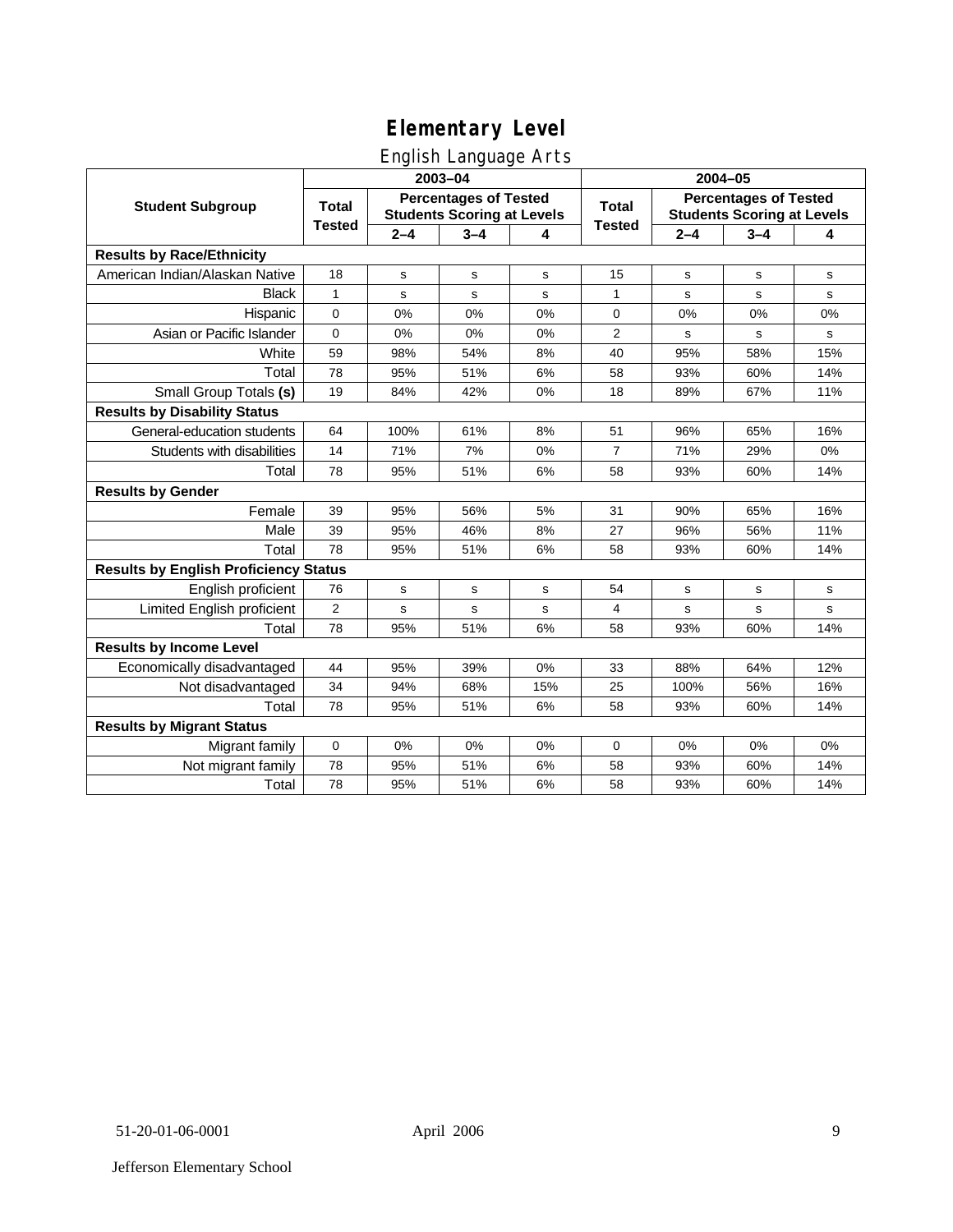## Mathematics

|                                              |                |             | 2003-04                                                           |     | 2004-05                |                                                                   |         |     |  |
|----------------------------------------------|----------------|-------------|-------------------------------------------------------------------|-----|------------------------|-------------------------------------------------------------------|---------|-----|--|
| <b>Student Subgroup</b>                      | <b>Total</b>   |             | <b>Percentages of Tested</b><br><b>Students Scoring at Levels</b> |     | Total<br><b>Tested</b> | <b>Percentages of Tested</b><br><b>Students Scoring at Levels</b> |         |     |  |
|                                              | <b>Tested</b>  | $2 - 4$     | $3 - 4$                                                           | 4   |                        | $2 - 4$                                                           | $3 - 4$ | 4   |  |
| <b>Results by Race/Ethnicity</b>             |                |             |                                                                   |     |                        |                                                                   |         |     |  |
| American Indian/Alaskan Native               | 18             | s           | s                                                                 | s   | 15                     | s                                                                 | s       | s   |  |
| <b>Black</b>                                 | $\mathbf{1}$   | s           | s                                                                 | s   | 1                      | s                                                                 | s       | s   |  |
| Hispanic                                     | 0              | 0%          | 0%                                                                | 0%  | $\mathbf 0$            | 0%                                                                | 0%      | 0%  |  |
| Asian or Pacific Islander                    | 0              | 0%          | 0%                                                                | 0%  | 2                      | s                                                                 | s       | s   |  |
| White                                        | 58             | 98%         | 93%                                                               | 17% | 39                     | 97%                                                               | 82%     | 31% |  |
| Total                                        | 77             | 99%         | 88%                                                               | 16% | 57                     | 98%                                                               | 84%     | 33% |  |
| Small Group Totals (s)                       | 19             | 100%        | 74%                                                               | 11% | 18                     | 100%                                                              | 89%     | 39% |  |
| <b>Results by Disability Status</b>          |                |             |                                                                   |     |                        |                                                                   |         |     |  |
| General-education students                   | 63             | 100%        | 94%                                                               | 19% | 51                     | 100%                                                              | 90%     | 35% |  |
| Students with disabilities                   | 14             | 93%         | 64%                                                               | 0%  | 6                      | 83%                                                               | 33%     | 17% |  |
| Total                                        | 77             | 99%         | 88%                                                               | 16% | 57                     | 98%                                                               | 84%     | 33% |  |
| <b>Results by Gender</b>                     |                |             |                                                                   |     |                        |                                                                   |         |     |  |
| Female                                       | 39             | 100%        | 92%                                                               | 10% | 30                     | 97%                                                               | 83%     | 37% |  |
| Male                                         | 38             | 97%         | 84%                                                               | 21% | 27                     | 100%                                                              | 85%     | 30% |  |
| Total                                        | 77             | 99%         | 88%                                                               | 16% | 57                     | 98%                                                               | 84%     | 33% |  |
| <b>Results by English Proficiency Status</b> |                |             |                                                                   |     |                        |                                                                   |         |     |  |
| English proficient                           | 75             | $\mathbf s$ | s                                                                 | s   | 53                     | s                                                                 | s       | s   |  |
| <b>Limited English proficient</b>            | $\overline{2}$ | s           | $\mathbf s$                                                       | s   | $\overline{4}$         | s                                                                 | s       | s   |  |
| Total                                        | 77             | 99%         | 88%                                                               | 16% | 57                     | 98%                                                               | 84%     | 33% |  |
| <b>Results by Income Level</b>               |                |             |                                                                   |     |                        |                                                                   |         |     |  |
| Economically disadvantaged                   | 43             | 98%         | 88%                                                               | 7%  | 32                     | 97%                                                               | 84%     | 28% |  |
| Not disadvantaged                            | 34             | 100%        | 88%                                                               | 26% | 25                     | 100%                                                              | 84%     | 40% |  |
| Total                                        | 77             | 99%         | 88%                                                               | 16% | 57                     | 98%                                                               | 84%     | 33% |  |
| <b>Results by Migrant Status</b>             |                |             |                                                                   |     |                        |                                                                   |         |     |  |
| Migrant family                               | $\mathbf 0$    | 0%          | 0%                                                                | 0%  | $\Omega$               | 0%                                                                | $0\%$   | 0%  |  |
| Not migrant family                           | 77             | 99%         | 88%                                                               | 16% | 57                     | 98%                                                               | 84%     | 33% |  |
| Total                                        | 77             | 99%         | 88%                                                               | 16% | 57                     | 98%                                                               | 84%     | 33% |  |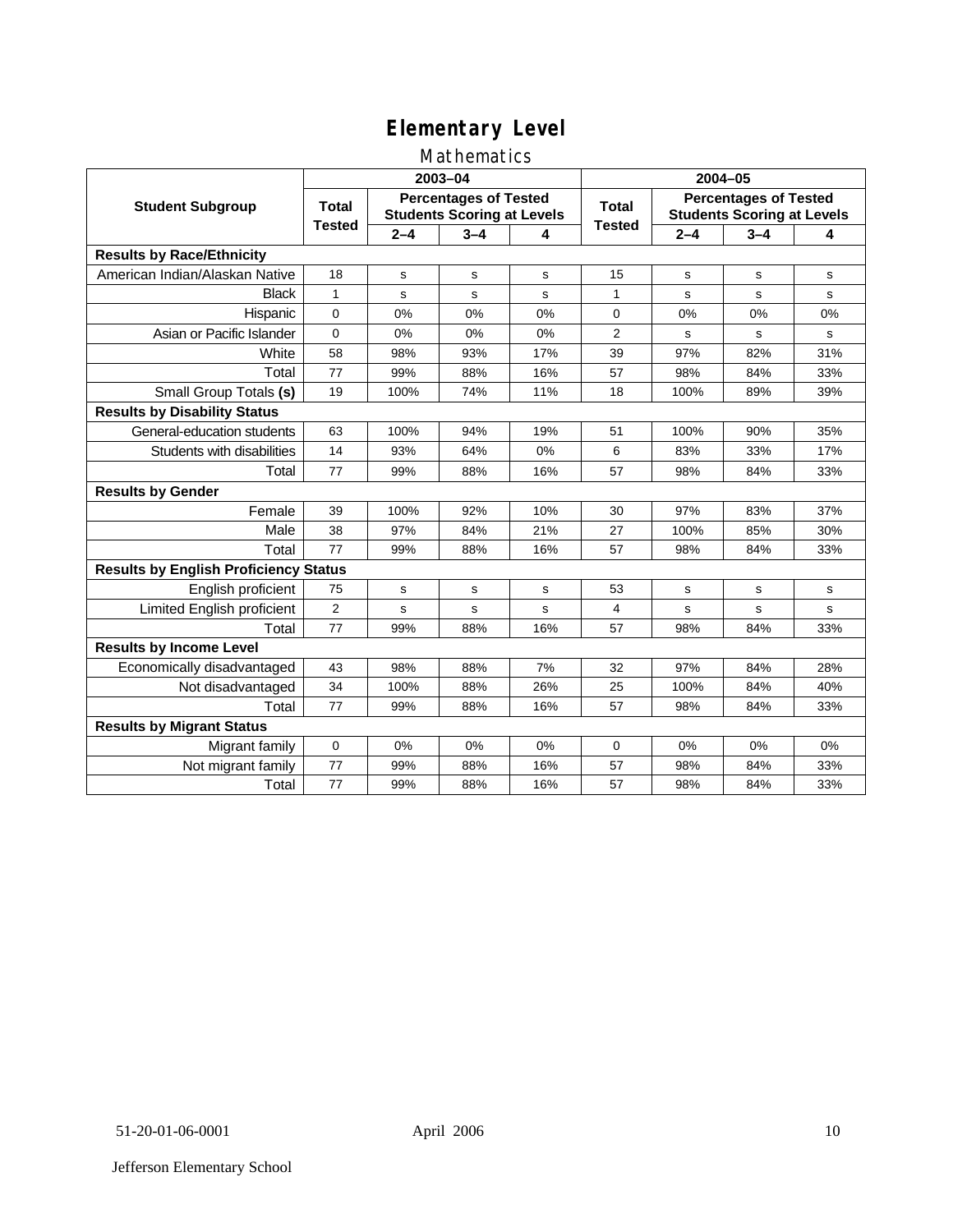#### **Science**

|                                              | 2003-04                                                                                            |         |         |                               |                                                                   | $2004 - 05$ |         |     |  |
|----------------------------------------------|----------------------------------------------------------------------------------------------------|---------|---------|-------------------------------|-------------------------------------------------------------------|-------------|---------|-----|--|
| <b>Student Subgroup</b>                      | <b>Percentages of Tested</b><br><b>Total</b><br><b>Students Scoring at Levels</b><br><b>Tested</b> |         |         | <b>Total</b><br><b>Tested</b> | <b>Percentages of Tested</b><br><b>Students Scoring at Levels</b> |             |         |     |  |
|                                              |                                                                                                    | $2 - 4$ | $3 - 4$ | 4                             |                                                                   | $2 - 4$     | $3 - 4$ | 4   |  |
| <b>Results by Race/Ethnicity</b>             |                                                                                                    |         |         |                               |                                                                   |             |         |     |  |
| American Indian/Alaskan Native               | 17                                                                                                 | s       | s       | s                             | 15                                                                | s           | s       | s   |  |
| <b>Black</b>                                 | $\mathbf{1}$                                                                                       | s       | s       | s                             | 1                                                                 | s           | s       | s   |  |
| Hispanic                                     | 0                                                                                                  | 0%      | 0%      | 0%                            | 0                                                                 | 0%          | 0%      | 0%  |  |
| Asian or Pacific Islander                    | 0                                                                                                  | 0%      | 0%      | 0%                            | $\overline{2}$                                                    | s           | s       | s   |  |
| White                                        | 59                                                                                                 | 100%    | 90%     | 37%                           | 39                                                                | 97%         | 87%     | 46% |  |
| Total                                        | 77                                                                                                 | 100%    | 90%     | 34%                           | 57                                                                | 98%         | 89%     | 49% |  |
| Small Group Totals (s)                       | 18                                                                                                 | 100%    | 89%     | 22%                           | 18                                                                | 100%        | 94%     | 56% |  |
| <b>Results by Disability Status</b>          |                                                                                                    |         |         |                               |                                                                   |             |         |     |  |
| General-education students                   | 63                                                                                                 | 100%    | 94%     | 35%                           | 51                                                                | 98%         | 90%     | 55% |  |
| Students with disabilities                   | 14                                                                                                 | 100%    | 71%     | 29%                           | 6                                                                 | 100%        | 83%     | 0%  |  |
| Total                                        | 77                                                                                                 | 100%    | 90%     | 34%                           | 57                                                                | 98%         | 89%     | 49% |  |
| <b>Results by Gender</b>                     |                                                                                                    |         |         |                               |                                                                   |             |         |     |  |
| Female                                       | 39                                                                                                 | 100%    | 90%     | 28%                           | 30                                                                | 100%        | 87%     | 43% |  |
| Male                                         | 38                                                                                                 | 100%    | 89%     | 39%                           | 27                                                                | 96%         | 93%     | 56% |  |
| Total                                        | 77                                                                                                 | 100%    | 90%     | 34%                           | 57                                                                | 98%         | 89%     | 49% |  |
| <b>Results by English Proficiency Status</b> |                                                                                                    |         |         |                               |                                                                   |             |         |     |  |
| English proficient                           | 75                                                                                                 | s       | s       | s                             | 53                                                                | s           | s       | s   |  |
| Limited English proficient                   | $\overline{2}$                                                                                     | s       | s       | s                             | $\overline{4}$                                                    | s           | s       | s   |  |
| Total                                        | 77                                                                                                 | 100%    | 90%     | 34%                           | 57                                                                | 98%         | 89%     | 49% |  |
| <b>Results by Income Level</b>               |                                                                                                    |         |         |                               |                                                                   |             |         |     |  |
| Economically disadvantaged                   | 44                                                                                                 | 100%    | 84%     | 25%                           | 32                                                                | 100%        | 91%     | 50% |  |
| Not disadvantaged                            | 33                                                                                                 | 100%    | 97%     | 45%                           | 25                                                                | 96%         | 88%     | 48% |  |
| Total                                        | 77                                                                                                 | 100%    | 90%     | 34%                           | 57                                                                | 98%         | 89%     | 49% |  |
| <b>Results by Migrant Status</b>             |                                                                                                    |         |         |                               |                                                                   |             |         |     |  |
| Migrant family                               | 0                                                                                                  | 0%      | 0%      | 0%                            | 0                                                                 | 0%          | 0%      | 0%  |  |
| Not migrant family                           | 77                                                                                                 | 100%    | 90%     | 34%                           | 57                                                                | 98%         | 89%     | 49% |  |
| Total                                        | 77                                                                                                 | 100%    | 90%     | 34%                           | 57                                                                | 98%         | 89%     | 49% |  |